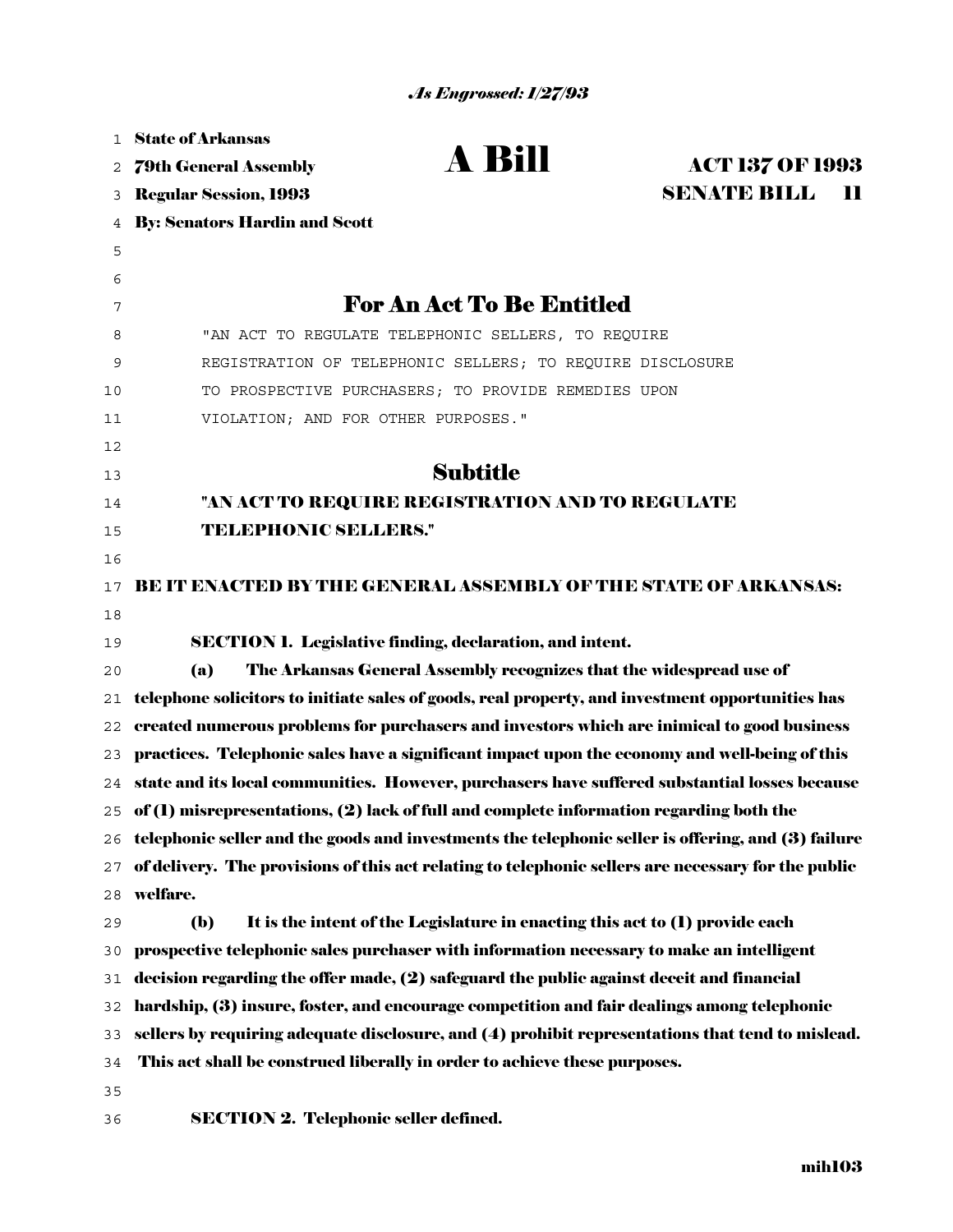As used in this act, "telephonic seller" or "seller" means a person who on his or her own behalf or through salespersons causes a telephone solicitation or attempted telephone solicitation to occur which meets the criteria specified in subdivision (1) or (2) and who is not exempted by subdivision (3), as follows: (1) A telephone solicitation or attempted telephone solicitation wherein the telephonic seller initiates telephonic contact with a prospective purchaser and represents or implies one or more of the following: (A) That a prospective purchaser who buys one or more items will also receive additional or other items, whether or not of the same type as purchased, without further cost. For purposes of this subdivision, "further cost" does not include actual postage or common carrier delivery charges, if any. (B) That a prospective purchaser will receive a prize or gift, if the person also encourages the prospective purchaser to do either of the following: (i) Purchase or rent any goods or services. (ii) Pay any money, including, but not limited to, a delivery or handling charge. (C) That a prospective purchaser is able to obtain any item or service at a price which the seller states or implies is below the regular price of the item or service offered. This 19 subdivision  $(1)(C)$  shall not apply to retailers who, within the previous twelve  $(12)$  months, have sold a majority of their goods or services through in-person sales at retail stores. (D) That the seller is a person other than the person he or she is. (E) That the items for sale are manufactured or supplied by a person other than the actual manufacturer or supplier. (2)(A) A solicitation or attempted solicitation which is made by telephone in response to inquiries generated by unrequested notifications sent by the seller to persons who have not previously purchased goods or services from the seller or who have not previously requested credit from the seller, to a prospective purchaser wherein the seller represents or implies to the recipient of the notification that any of the following applies to the recipient: (i) That the recipient has in any manner been specially selected to receive the notification or the offer contained in the notification. (ii) That the recipient will receive a prize, gift, or award if the recipient calls the seller. (iii) That if the recipient buys one or more items from the seller, the recipient will also receive additional or other items, whether or not of the same type as purchased, without further cost or at a cost which the seller states or implies is less than the regular price

-2-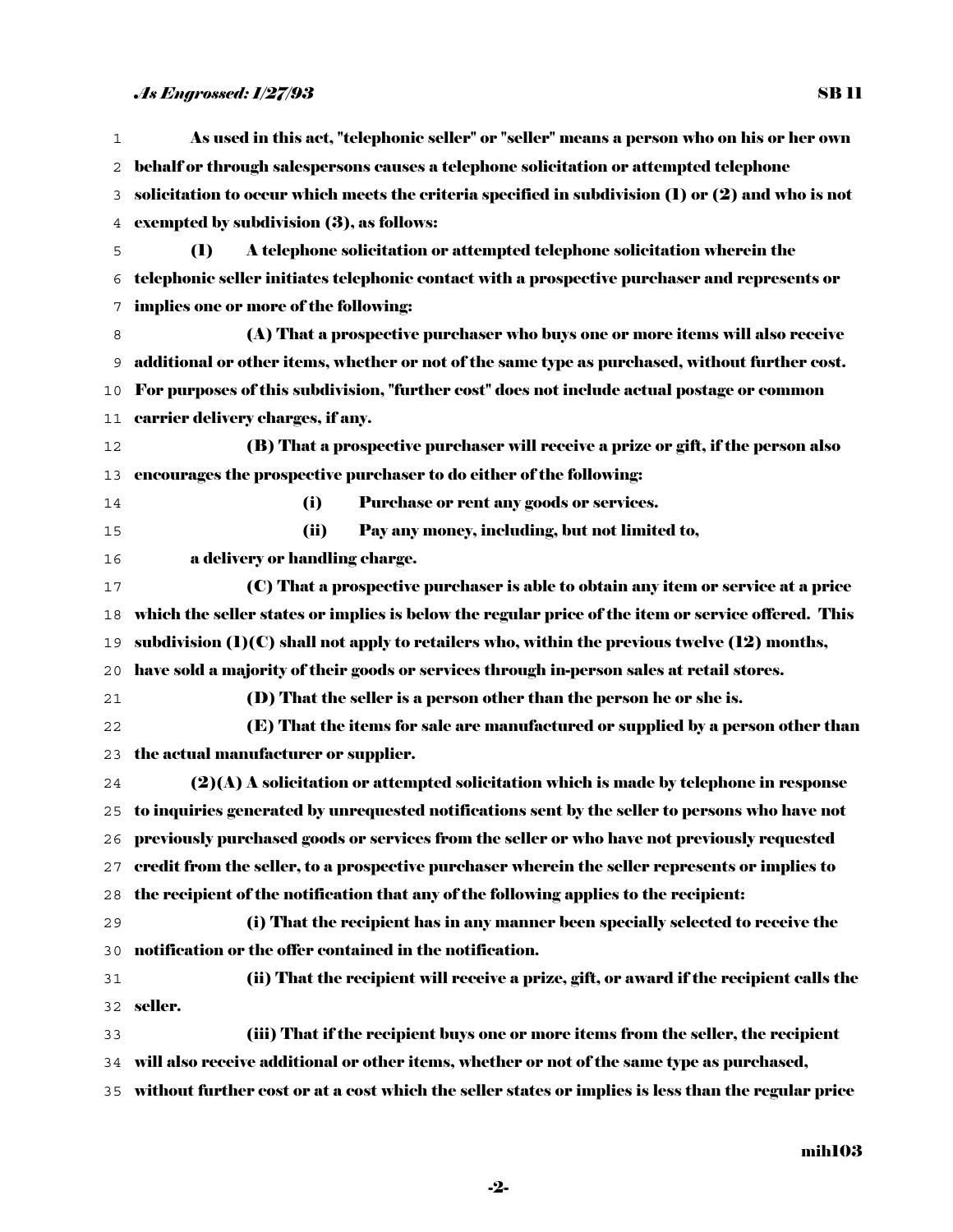| 1  | of such items.                                                                                       |
|----|------------------------------------------------------------------------------------------------------|
| 2  | (B) This subdivision (2) does not apply to the solicitation of sales by a catalog                    |
| 3  | seller who periodically issues and delivers catalogs to potential purchasers by mail or by other     |
| 4  | means. This exception only applies if the catalog includes a written description or illustration     |
| 5  | and the sales price of each item or merchandise offered for sale, includes at least twenty-four      |
| 6  | (24) full pages of written material or illustrations, is distributed in more than one state, and     |
| 7  | has an annual circulation of not less than 250,000 customers.                                        |
| 8  | For purposes of this act, "telephonic seller" or "seller" does not include any of the<br>(3)         |
| 9  | following:                                                                                           |
| 10 | (A) A person offering or selling a security and who is registered pursuant to $\S$                   |
| 11 | 23-42-301 et seq                                                                                     |
| 12 | (B) A person offering or selling insurance and who is licensed pursuant to $\S 23$ -                 |
| 13 | 64-201 et seq                                                                                        |
| 14 | (C) A person primarily soliciting the sale of a newspaper of general circulation,                    |
| 15 | a magazine, or membership in a book or record club whose program operates in conformity              |
| 16 | with § 4-89-101 et seq. and § 4-95-101 et seq                                                        |
| 17 | (D) A person soliciting business from prospective purchasers who have                                |
| 18 | previously purchased from the business enterprise for which the person is calling.                   |
| 19 | (E) A person soliciting without the intent to complete and who does not                              |
| 20 | complete the sales presentation during the telephone solicitation but completes the sales            |
| 21 | presentation at a later face-to-face meeting between the solicitor and the prospective               |
| 22 | purchaser. However, if a seller directly following a telephone solicitation, causes an individual    |
| 23 | whose primary purpose it is to go to the prospective purchaser to collect the payment or deliver     |
| 24 | any item purchased, this exemption does not apply.                                                   |
| 25 | (F) Any supervised financial institution or parent, subsidiary, or affiliate                         |
|    | 26 thereof. As used in this subdivision, "supervised financial institution" means any commercial     |
| 27 | bank, trust company, savings and loan association, credit union, industrial loan company,            |
| 28 | personal property broker, consumer finance lender, commercial finance lender, or insurer,            |
| 29 | provided that the institution is subject to supervision of an official or agency of this state or of |
| 30 | the United States.                                                                                   |
| 31 | (G) Any burial association operating pursuant to authority of § 23-78-101 et                         |
| 32 | seq                                                                                                  |
| 33 | (H)<br>A person or an affiliate of a person whose business                                           |
| 34 | is regulated by the Public Service Commission.                                                       |
| 35 | (I) An issuer or subsidiary of an issuer that has a class of securities which is                     |

-3-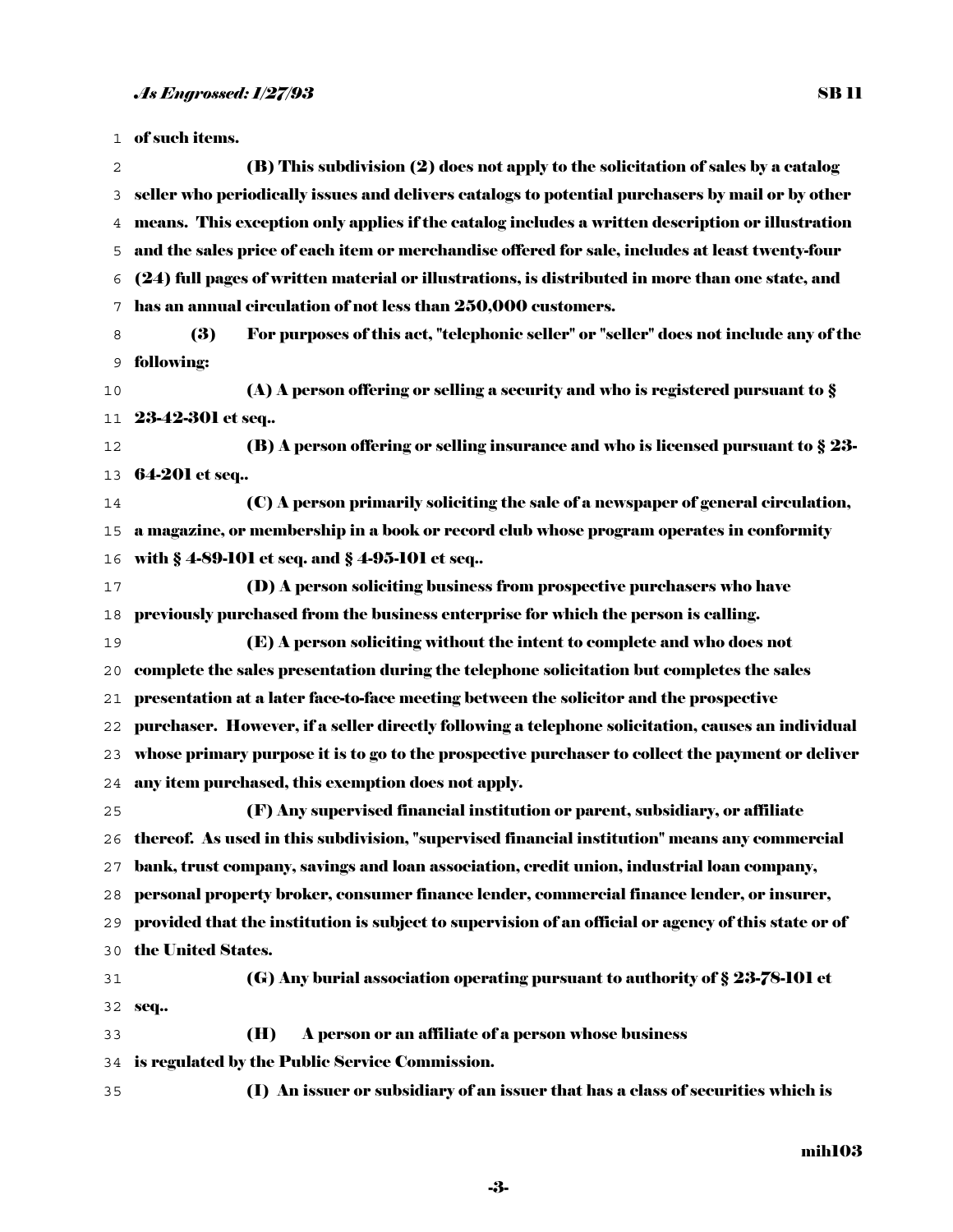| 1      | subject to and which is either registered or exempt from registration to $\S 23-42-401$ et seq     |
|--------|----------------------------------------------------------------------------------------------------|
| 2      | (J) A person soliciting a transaction regulated by the Commodity Futures                           |
| 3      | Trading Commission if the person is registered or temporarily licensed for this activity with      |
| 4      | the Commodity Futures Trading Commission under the Commodity Exchange Act, (7 U.S.C.               |
| 5      | Sec. 1 et seq.) and the registration or license has not expired or been suspended or revoked.      |
| 6      | (K) A person soliciting a transaction directed to a purchaser holding a permit                     |
| 7      | pursuant to the Arkansas Gross Receipts Act, ACA 26-51-101 et seq.                                 |
| 8      | (4) In any civil proceeding alleging a violation of this act, the burden of proving an             |
| 9      | exemption or an exception from a definition is upon the person claiming it, and in any criminal    |
| 10     | proceeding alleging a violation of this act, the burden of producing evidence to support a         |
| 11     | defense based upon an exemption or an exception from a definition is upon the person claiming      |
| 12 it. |                                                                                                    |
| 13     |                                                                                                    |
| 14     | <b>SECTION 3. Definitions.</b>                                                                     |
| 15     | As used in this act, the following terms have the following meanings:                              |
| 16     | "Consumer Protection Division" shall mean the Consumer Protection Division<br>(a)                  |
| 17     | of the Office of the Attorney General.                                                             |
| 18     | "Item" means any goods and services, and includes coupon books which are to be<br><b>(b)</b>       |
| 19     | used with businesses other than the seller's business.                                             |
| 20     | "Owner" means a person who owns or controls ten percent (10%) or more of the<br>(e)                |
| 21     | equity of, or otherwise has claim to ten percent $(10\%)$ or more of the net income of, a          |
| 22     | telephonic seller.                                                                                 |
| 23     | "Person" includes an individual, firm, association, corporation, partnership,<br>(d)               |
| 24     | joint venture, or any other business entity.                                                       |
| 25     | "Principal" means an owner, an executive officer of a corporation, a general<br>(e)                |
| 26     | partner of a partnership, a sole proprietor of a sole proprietorship, a trustee of a trust, or any |
| 27     | other individual with similar supervisory functions with respect to any person.                    |
| 28     | "Purchaser" or "prospective purchaser" means a person who is solicited to<br>(f)                   |
| 29     | become or does become obligated to a telephonic seller.                                            |
| 30     | "Salesperson" means any individual employed, appointed or authorized by a<br>(g)                   |
| 31     | telephonic seller, whether referred to by the telephonic seller as an agent, representative, or    |
| 32     | independent contractor, who attempts to solicit or solicits a sale on behalf of the telephonic     |
| 33     | seller. The principals of a seller are themselves salespersons if they solicit sales on behalf of  |
| 34     | the telephonic seller.                                                                             |
| 35     |                                                                                                    |

mih103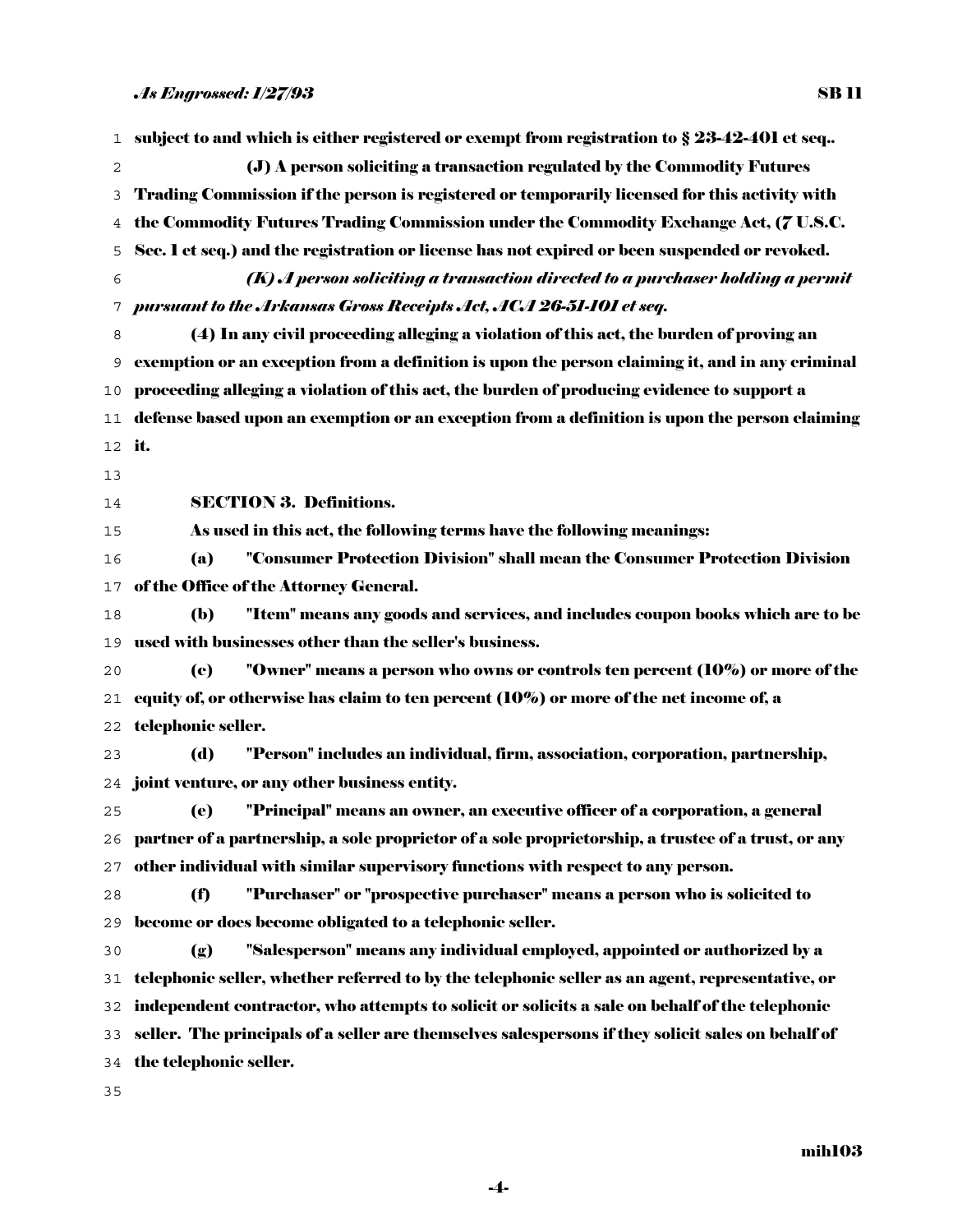SB 11

SECTION 4. Registration procedures; fees; duration. (a) Not less than ten (10) days prior to doing business in this state, a telephonic seller shall register with the Consumer Protection Division by filing the information required by this act and a filing fee of one hundred dollars (\$100.00). A seller shall be deemed to do business in this state if the seller solicits prospective purchasers from locations in this state or solicits prospective purchasers who are located in this state.

(b) Registration of a telephonic seller shall be valid for one year from the effective date thereof and may be renewed by making the filing required by this act and paying a filing fee of one hundred dollars (\$100.00).

(c) The information required by this act shall be submitted on a form prescribed by the Attorney General and shall be verified by a declaration signed by each principal of the telephonic seller under penalty of perjury. (d) Whenever, prior to expiration of a seller's annual registration, there is a material change in the information required under this act, the seller shall, within ten (10) days, file an addendum updating the information with the Consumer Protection Division. However, changes in salespersons soliciting on behalf of a seller shall be updated in quarterly intervals computed from the effective date of registration. (e) Upon receipt of a filing and filing fee pursuant to subsections (a) or (b), the Consumer Protection Division shall send the telephonic seller a written confirmation of registration. If the seller has more than one business location, the confirmation of registration shall be sent to the principal business location identified in the seller's filing in sufficient number so that the seller has a confirmation of registration for each location to be displayed in a conspicuous place at each of the seller's business locations and available for inspection by any governmental agency at each location. Until confirmation of registration is received and posted, the seller shall post in a conspicuous place at each of the seller's business locations within this state a copy of the first page of the registration form sent to the Consumer Protection Division.

(f) Every salesperson must be employed in a principal-agent relationship by a telephonic seller registered pursuant to this act, and shall, within seventy-two (72) hours after accepting such employment, register with the Consumer Protection Division. Application for registration shall be on a form prescribed by the Attorney General, verified by a declaration signed by each salesperson under penalty of perjury, and shall be accompanied by a fee in the sum of ten dollars (\$10.00). When effective, such registration shall be for a period of one (1) year and may be renewed upon the payment of the fee prescribed in this section for additional one-year periods.

(g) All fees collected by the Attorney General under this section *shall be deposited* 

-5-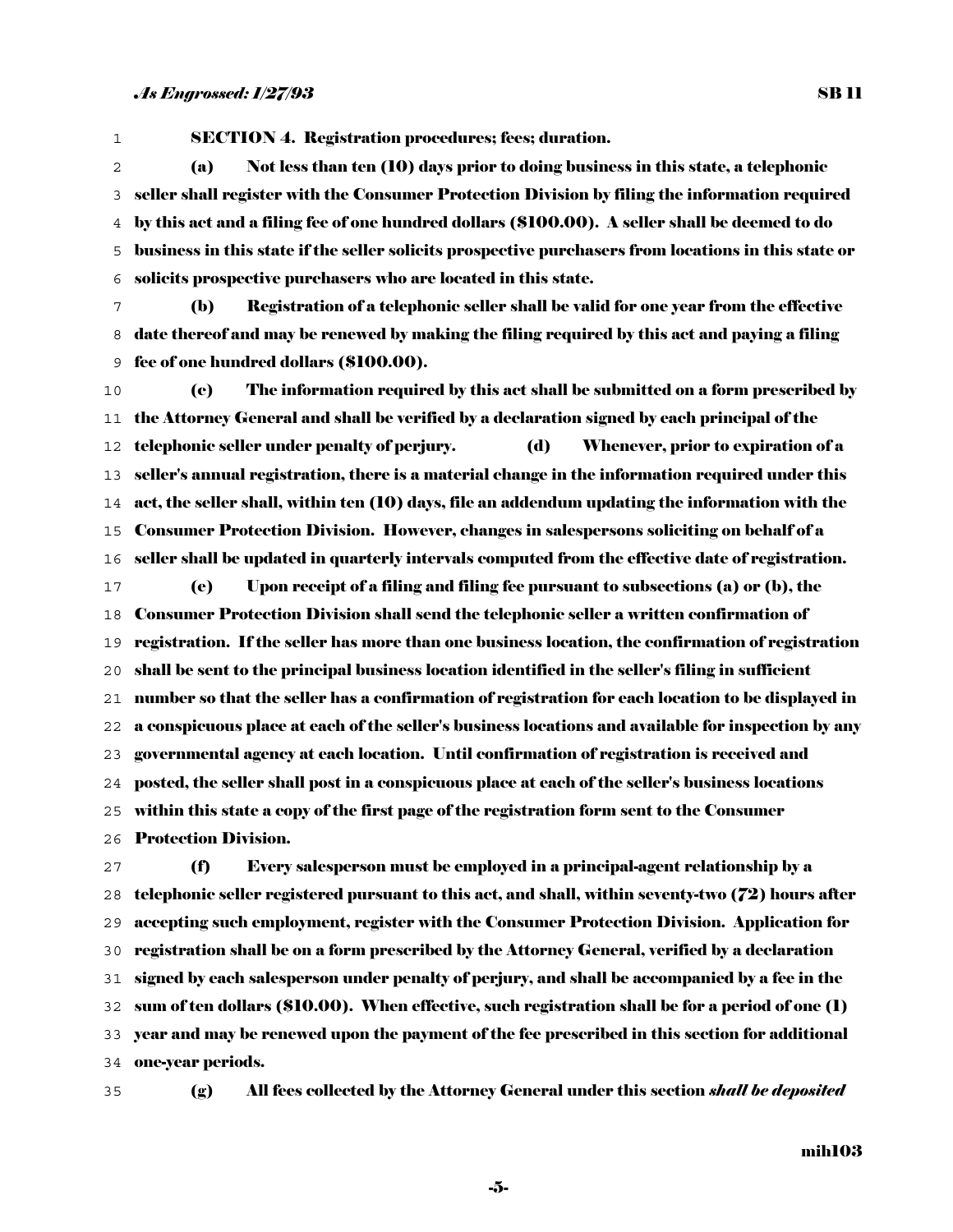*in the State Treasury as general revenues. SECTION 5. Exemption information; requirements. (a) Any person claiming an exemption from registration as provided by this act shall keep full and accurate records in such form as will enable the person to provide to the Attorney General, upon request, the information required to substantiate an exemption under this act. (b) The information provided under this section shall be verified by a declaration signed under penalty of perjury by each principal of the person claiming exemption.* SECTION 6. Filing information. Each registration filing pursuant to this act shall contain the following information: (1) The name or names of the seller, including the name under which the seller is doing or intends to do business, if different from the name of the seller, and the name of any parent or affiliated organization: (A) that will engage in business transactions with purchasers relating to sales solicited by the seller, or (B) that accepts responsibility for statements made by, or acts of, the seller relating to sales solicited by the seller. (2) The seller's business form and place of organization and, if the seller is a corporation, a copy of its articles of incorporation and bylaws and amendments thereto, or, if a partnership, a copy of the partnership agreement, or if operating under a fictitious business name, the location where the fictitious name has been registered. All the same information shall be included for any parent or affiliated organization disclosed pursuant to subdivision  $23 \quad (1).$ (3) The complete street address or addresses of all locations, designating the principal location from which the telephonic seller will be conducting business. If the principal business location of the seller is not in this state, then the seller shall also designate which of any locations within this state is its main location in the state. (4) A listing of all telephone numbers to be used by the seller and the address where each telephone using each of these telephone numbers is located. (5) The name of, and the office held by, the seller's officers, directors, trustees, general and limited partners, sole proprietor, and owners, as the case may be, and the names of those persons who have management responsibilities in connection with the seller's business activities. (6) The complete address of the principal residence, the date of birth, and the social security number of each of the persons whose names are disclosed pursuant to subdivision (5).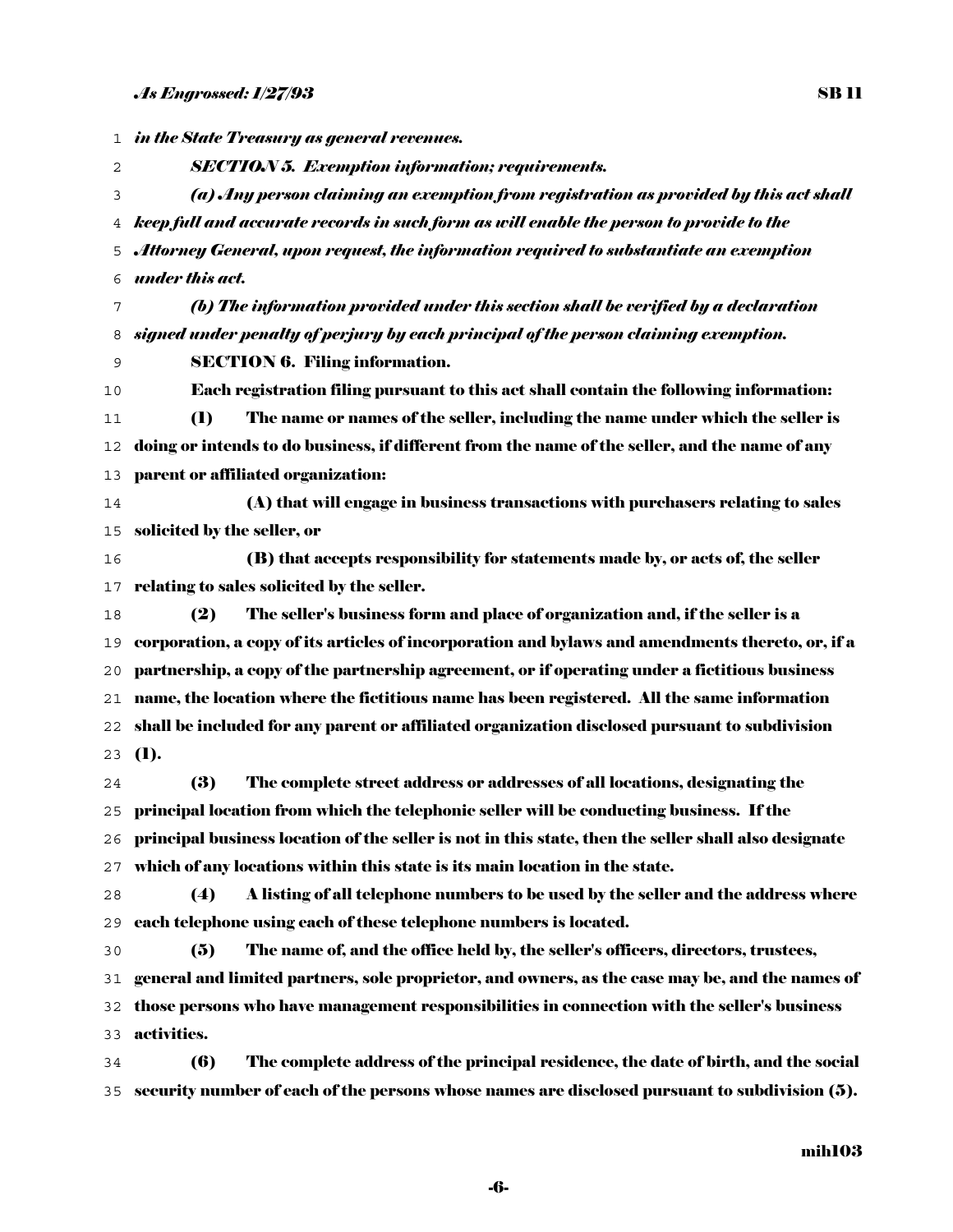| 1  | A list of the names and principal residence addresses of salespersons who solicit<br>(7)        |
|----|-------------------------------------------------------------------------------------------------|
| 2  | on behalf of the telephonic seller and the names the salespersons use while soliciting.         |
| 3  | A description of the items the seller is offering for sale and a copy of all sales<br>(8)       |
| 4  | scripts the telephonic seller requires salespersons to use when soliciting prospective          |
| 5  | purchasers, or if no sales seript is required to be used, a statement to that effect.           |
| 6  | A copy of all sales information and literature including, but not limited to,<br>(9)            |
| 7  | scripts, outlines, instructions, and information regarding how to conduct telephonic sales,     |
| 8  | sample introductions, sample closing, product information and contest or premium-award          |
| 9  | information provided by the telephonic seller to salespersons or of which the seller informs    |
| 10 | salespersons, and a copy of all written materials the seller sends to any prospective or actual |
| 11 | purchaser.                                                                                      |
| 12 | If the telephonic seller represents or implies, or directs salespersons to<br><b>(10)</b>       |
| 13 | represent or imply, to purchasers that the purchaser will receive certain specific items,       |
| 14 | including a certificate of any type which the purchaser must redeem to obtain the item          |
| 15 | described in the certificate, or one or more items from among designate items, whether the      |
| 16 | items are denominated as gifts, premiums, bonuses, prizes, awards, or otherwise, the filing     |
| 17 | shall include the following:                                                                    |
| 18 | (A) A list of the items offered.                                                                |
| 19 | (B) The value or worth of each item described to prospective purchasers and                     |
| 20 | the basis for the valuation.                                                                    |
| 21 | (C) The price paid by the telephonic seller to its supplier for each of these items             |
| 22 | and the name, address, and telephone number of each item's supplier.                            |
| 23 | (D) If the purchaser is to receive fewer than all of the items described by the                 |
| 24 | seller, the filing shall include the following:                                                 |
| 25 | (i) The manner in which the telephonic seller decides which item or                             |
|    | 26 items a particular prospective purchaser is to receive.                                      |
| 27 | (ii) The odds a single prospective purchaser has of receiving each                              |
| 28 | described item.                                                                                 |
| 29 | (iii) The name and address of each recipient who has, during the                                |
| 30 | preceding twelve $(12)$ months, or if the seller has not been in business that long, during the |
| 31 | period the telephonic seller has been in business, received the item having the greatest value  |
| 32 | and the item with the smallest odds of being received.                                          |
| 33 | (E) All rules, regulations, terms, and conditions a prospective purchaser must                  |
| 34 | meet in order to receive the item.                                                              |
| 35 | The name and address of the telephonic seller's agent in this state, other than<br>(11)         |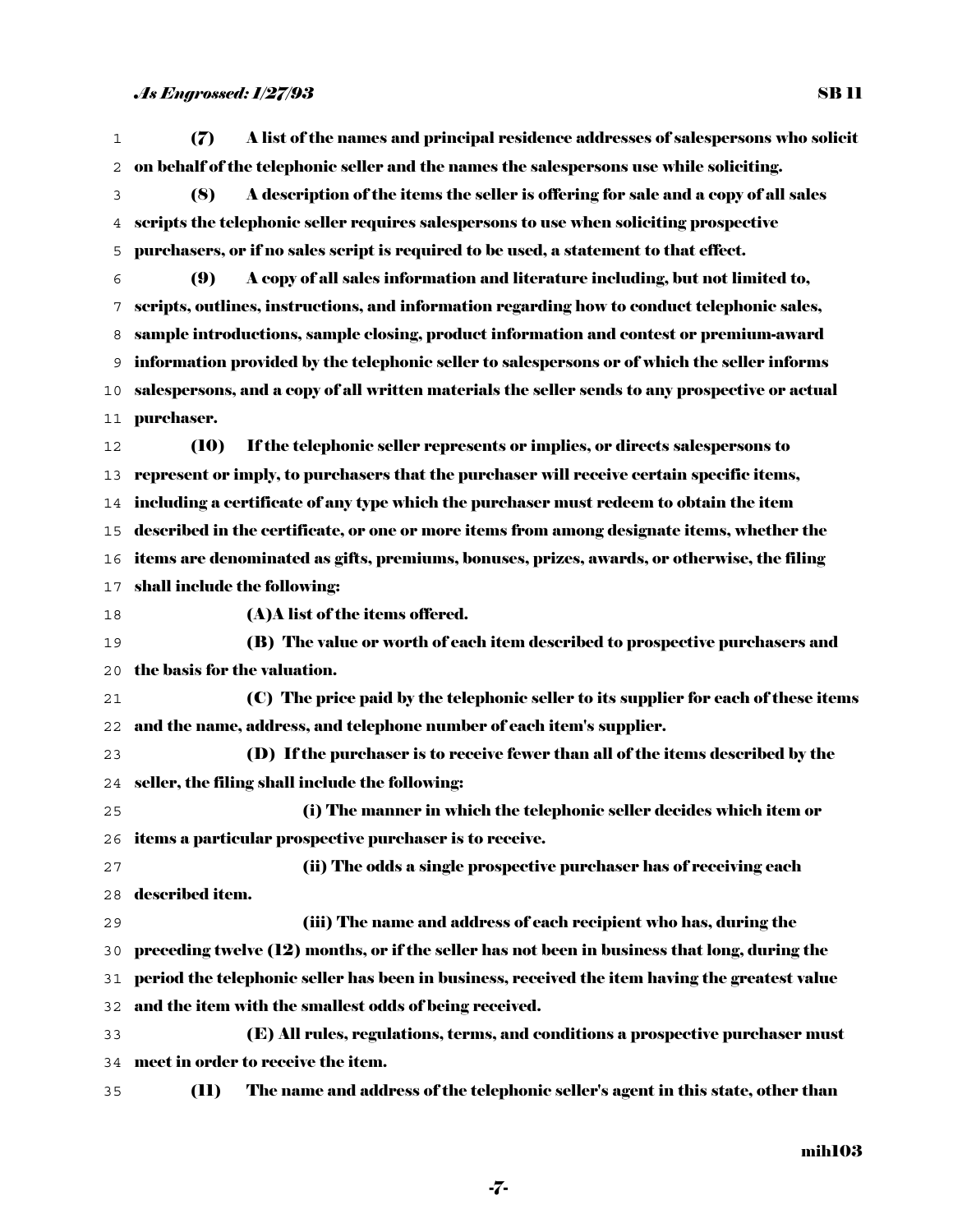|    | 1 the Attorney General, authorized to receive service of process in this state.                      |
|----|------------------------------------------------------------------------------------------------------|
| 2  |                                                                                                      |
| 3  | <b>SECTION 7.</b> Information to be provided each prospective purchaser.                             |
| 4  | If the telephonic seller represents or implies that a prospective purchaser will receive,            |
| 5  | without charge therefor, certain specific items or one item from among designated items,             |
| 6  | whether the items are denominated as gifts, premiums, bonuses, prizes, awards or otherwise,          |
| 7  | the seller shall provide, at the time the solicitation is made and prior to consummation of any      |
| 8  | sales transaction, the following:                                                                    |
| 9  | (1) The manner in which the telephonic seller decides which item or items a particular               |
| 10 | prospective purchaser is to receive.                                                                 |
| 11 | (2) The odds a single prospective purchaser has of receiving each described item.                    |
| 12 | (3) All rules, regulations, terms, and conditions a prospective purchaser must meet in               |
| 13 | order to receive the item.                                                                           |
| 14 | (4) The complete street address of the location from which the salesperson is calling                |
| 15 | the prospective purchaser and, if different, the complete street address of the telephonic           |
| 16 | seller's principal location.                                                                         |
| 17 | (5) The total number of individuals who have actually received from the telephonic                   |
| 18 | seller, during the preceding twelve (12) months or if the seller has not been in business that       |
| 19 | long, during the period the seller has been in business, the item having the greatest value and      |
| 20 | the item with the smallest odds of being received.                                                   |
| 21 |                                                                                                      |
| 22 | <b>SECTION 8. Irrevocable consent appointing attorney general to act as seller's</b>                 |
| 23 | attorney to receive service; conditions of effective service.                                        |
| 24 | Every telephonic seller shall file with the Attorney General, in the form prescribed by              |
|    | 25 the Attorney General, an irrevocable consent appointing the Attorney General to act as the        |
|    | 26    seller's attorney to receive service of any lawful process in any noncriminal suit, action, or |
| 27 | proceeding against the seller or the seller's successor, executory, or administrator, which may      |
| 28 | arise under this act, when the agent designated in the seller_s registration filing cannot with      |
|    | 29 reasonable diligence be found at the address designated or if no agent has been designated        |
| 30 | pursuant thereto. When service is made upon the Attorney General in conformance with this            |
| 31 | section, it shall have the same force and validity as if served personally on the seller. Service    |
| 32 | may be made by leaving a copy of the process in the office of the Attorney General, but it shall     |
| 33 | not be effective unless both of the following are done:                                              |
| 34 | When service is effected pursuant to this section, the plaintiff shall forthwith<br>$\mathbf{I}$     |
| 35 | send by certified first-class mail, return receipt requested, a notice of the service and a copy of  |

-8-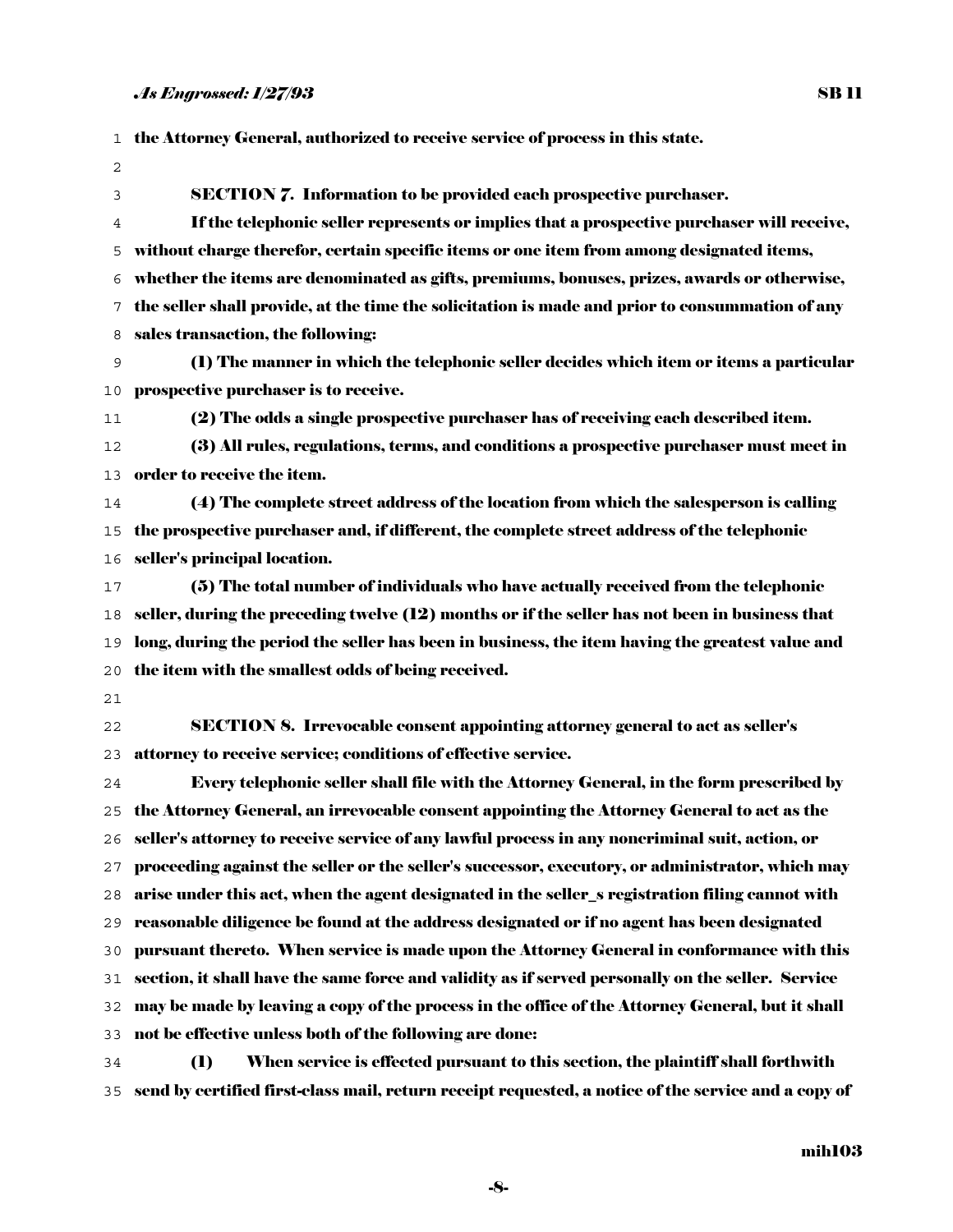the process to the defendant or respondent at the last address on file with the Consumer Protection Division.

- (2) The plaintiff's affidavit of compliance with this section shall be filed in the case on or before the return date of the process, if any, or with such further time as the court allows.
- SECTION 9. Reference to compliance with this act.
- No seller shall make or authorize the making of any reference to its compliance with this act to any prospective or actual purchaser.
- 

SECTION 10. Soliciting prospective purchasers on behalf of unregistered telephonic seller prohibited; violation, misdemeanor.

No salesperson shall solicit prospective purchasers on behalf of a telephonic seller who is not currently registered with the Consumer Protection Division pursuant to this act. Any salesperson who violates this section shall be guilty of a Class A misdemeanor.

- 
- 

SECTION 11. Punishment for violation of provisions of this act.

(a) Except as provided in Section 10, any person, including, but not limited to, the seller, a salesperson, agent or representative of the seller, or an independent contractor, who willfully violates any provision of this act or who directly or indirectly employs any device, scheme, or artifice to deceive in connection with the offer or sale by any telephonic seller, or who willfully, directly or indirectly, engages in any act, practice, or course of business which operates or would operate as fraud or deceit upon any person in connection with a sale by any telephonic seller shall, upon conviction, be guilty of a Class D felony.

(b) Every person who controls a seller liable under this section, or a salesperson liable under Section 10 of this Act; every partner, officer, or director of such a seller or salesperson; ever person occupying a similar status or performing a similar function; every employee of such a seller or salesperson who materially aids in the sale or attempted sale are also liable jointly and severally with, and to the same extent as, the seller or salesperson, unless the non-seller or non-salesperson who is so liable sustains the burden of proof that he or she did not know, and in the exercise of reasonable care could not have known, of the existence of the facts by reason of which the liability is alleged to exist. There is contribution as in cases of contract among the several persons so liable.

SECTION 12. Remedies provided for violation of provisions of this act not exclusive; rights of attorney general.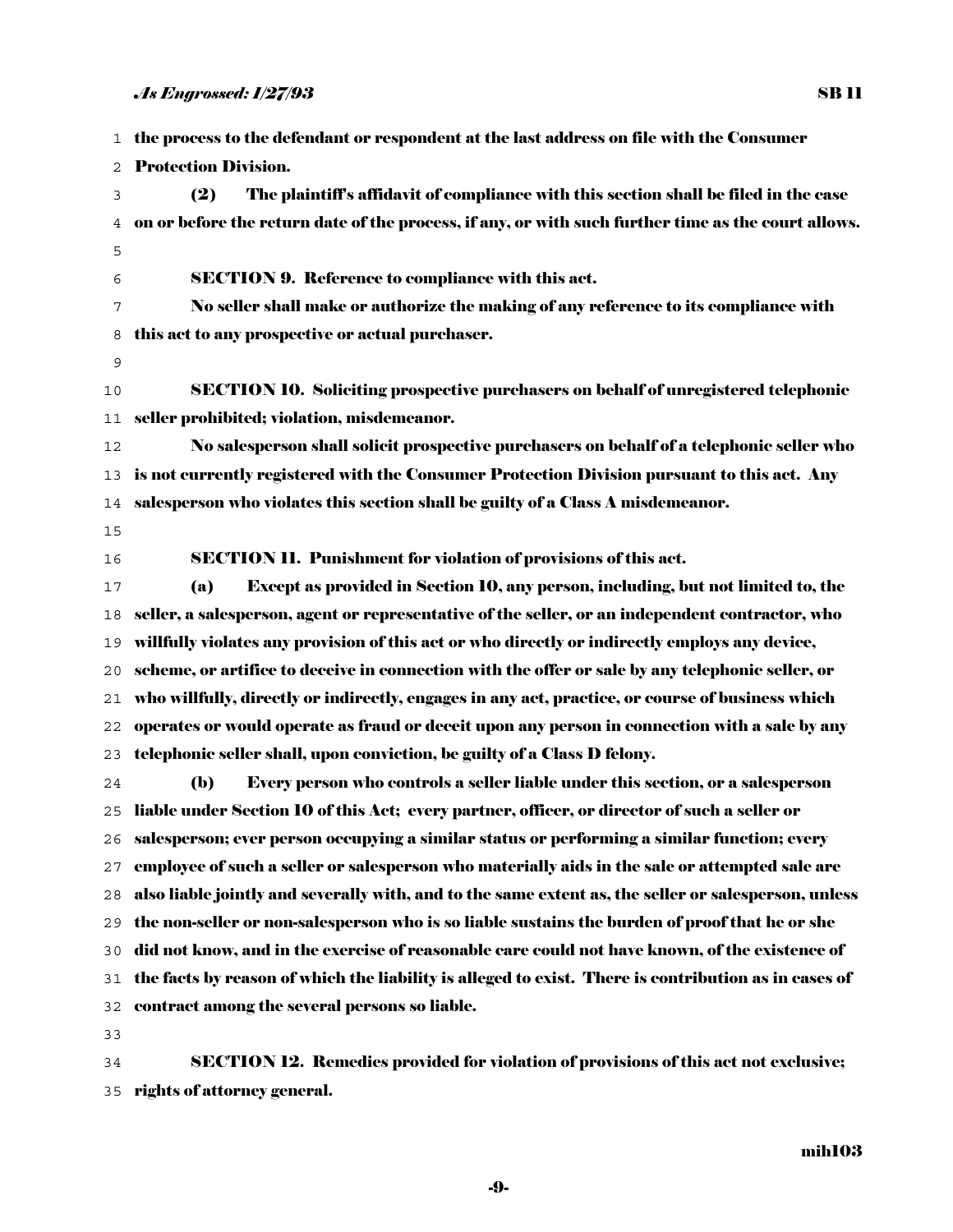(a) The provisions of this act are not exclusive. The remedies specified in this article for violation of any section of this act or for conduct proscribed by any section of this act shall be in addition to any other procedures or remedies for any violation or conduct provided for in any other law.

(b) Violation of any of the provisions of this Act shall constitute an unfair or deceptive act or practice as defined by the Deceptive Trade Practices Act, A.C.A. § 4-88-101 et seq.. All remedies, penalties, and authority granted to the Attorney General under the Deceptive Trade Practices Act shall be available to the Attorney General for the enforcement of this Act.

SECTION 13. Bond requirement; promotions; notice prior to inception.

(a) Every telephonic seller shall maintain a bond issued by a surety company authorized to do business in this state. The bond shall be in the amount of fifty thousand dollars (\$50,000) in favor of the State of Arkansas for the benefit of any person suffering injury or loss by reason of any violation of this act, to be paid under the terms of any order of a court of competent jurisdiction obtained by the Attorney General or prosecuting attorney as a result of any violation of this act. A copy of the bond shall be filed with the Consumer

Protection Division of the Office of the Attorney General.

(b) At least ten (10) days prior to the inception of any promotion offering a premium with an actual market value or advertised value of five hundred dollars (\$500) or more, the telephonic seller shall notify the Attorney General in writing of the details of the promotion, describing the premium, and its current market value, the value at which it is advertised or held out to the consumer, the date the premium shall be awarded, and the conditions under which the award shall be made. The telephonic seller shall maintain an additional bond for the total current market value or advertised value, whichever is greater, of the premiums held out or advertised to be available to a purchaser or recipient. A copy of the bond shall be filed with the Consumer Protection Division of the Office of the Attorney General. The bond, or portion thereof necessary to cover the cost of the award, shall be forfeited if the premium is not awarded to a bona fide customer within thirty (30) days of the date disclosed as the time of award or other time required by law. The proceeds of the bond shall be paid to any person suffering injury or loss by reason of any violation of this act, or shall be paid pursuant to the terms of any order of a court of competent jurisdiction obtained by the Attorney General or prosecuting attorney as a result of any violation of this act. The bond shall be maintained until the seller files with the Attorney General proof that the premium was awarded.

mih103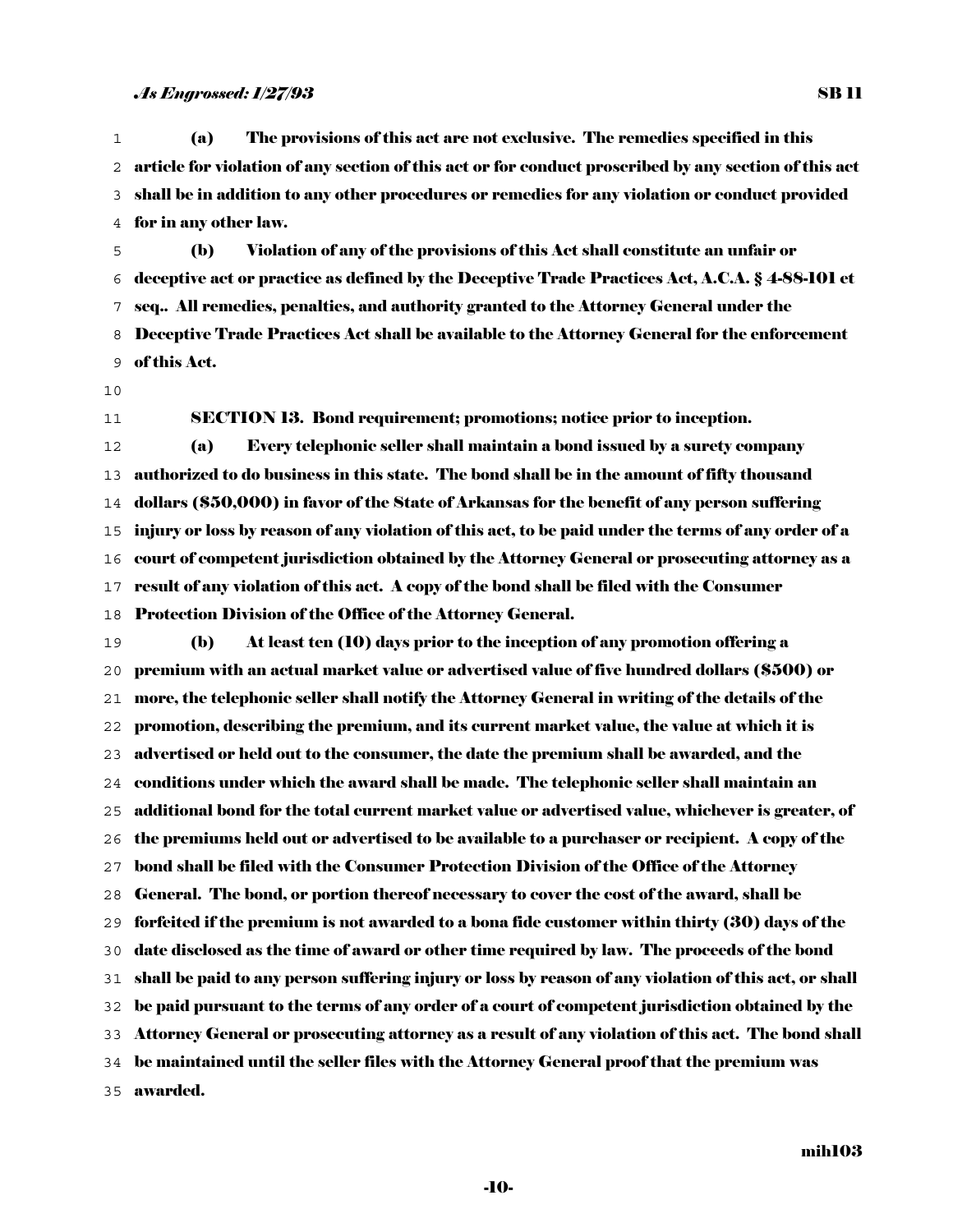| 1  |                                                                                                     |
|----|-----------------------------------------------------------------------------------------------------|
| 2  | <b>SECTION 14. All provisions of this act of a general and permanent nature are</b>                 |
| 3  | amendatory to the Arkansas Code of 1987 Annotated and the Arkansas Code Revision                    |
| 4  | Commission shall incorporate the same in the Code.                                                  |
| 5  |                                                                                                     |
| 6  | <b>SECTION 15. Severability.</b>                                                                    |
| 7  | If any provision of this Act or the application thereof to any person or circumstance is            |
| 8  | held invalid, the invalidity shall not affect other provisions or applications of the Act which can |
| 9  | be given effect without the invalid provisions or applications, and to this end the provisions of   |
| 10 | this Act are declared to be severable.                                                              |
| 11 |                                                                                                     |
| 12 | <b>SECTION 16. All laws and parts of laws in conflict with this Act are hereby repealed.</b>        |
| 13 |                                                                                                     |
| 14 | <b>SECTION 17. EMERGENCY CLAUSE. It is hereby found and determined by the</b>                       |
| 15 | General Assembly that the widespread use of telephone solicitors to initiate sales of goods, real   |
| 16 | property, and investment opportunities has created numerous problems for purchasers and             |
| 17 | investors which are inimical to good business practices; that telephonic sales have a significant   |
| 18 | impact upon the economy and well-being of this state and its local communities; and that this       |
| 19 | act is necessary for the protection of the people of Arkansas. Therefore, an emergency is           |
| 20 | hereby declared to exist and this act being necessary for the immediate preservation of the         |
| 21 | public peace, health and safety shall be in full force and effect from and after its passage and    |
| 22 | approval.                                                                                           |
| 23 |                                                                                                     |
| 24 | <b>/s/Senators Hardin and Scott</b>                                                                 |
| 25 |                                                                                                     |
| 26 | <b>APPROVED: 2/16/93</b>                                                                            |
| 27 |                                                                                                     |
| 28 |                                                                                                     |
| 29 |                                                                                                     |
| 30 |                                                                                                     |
| 31 |                                                                                                     |
| 32 |                                                                                                     |
| 33 |                                                                                                     |
| 34 |                                                                                                     |
| 35 |                                                                                                     |